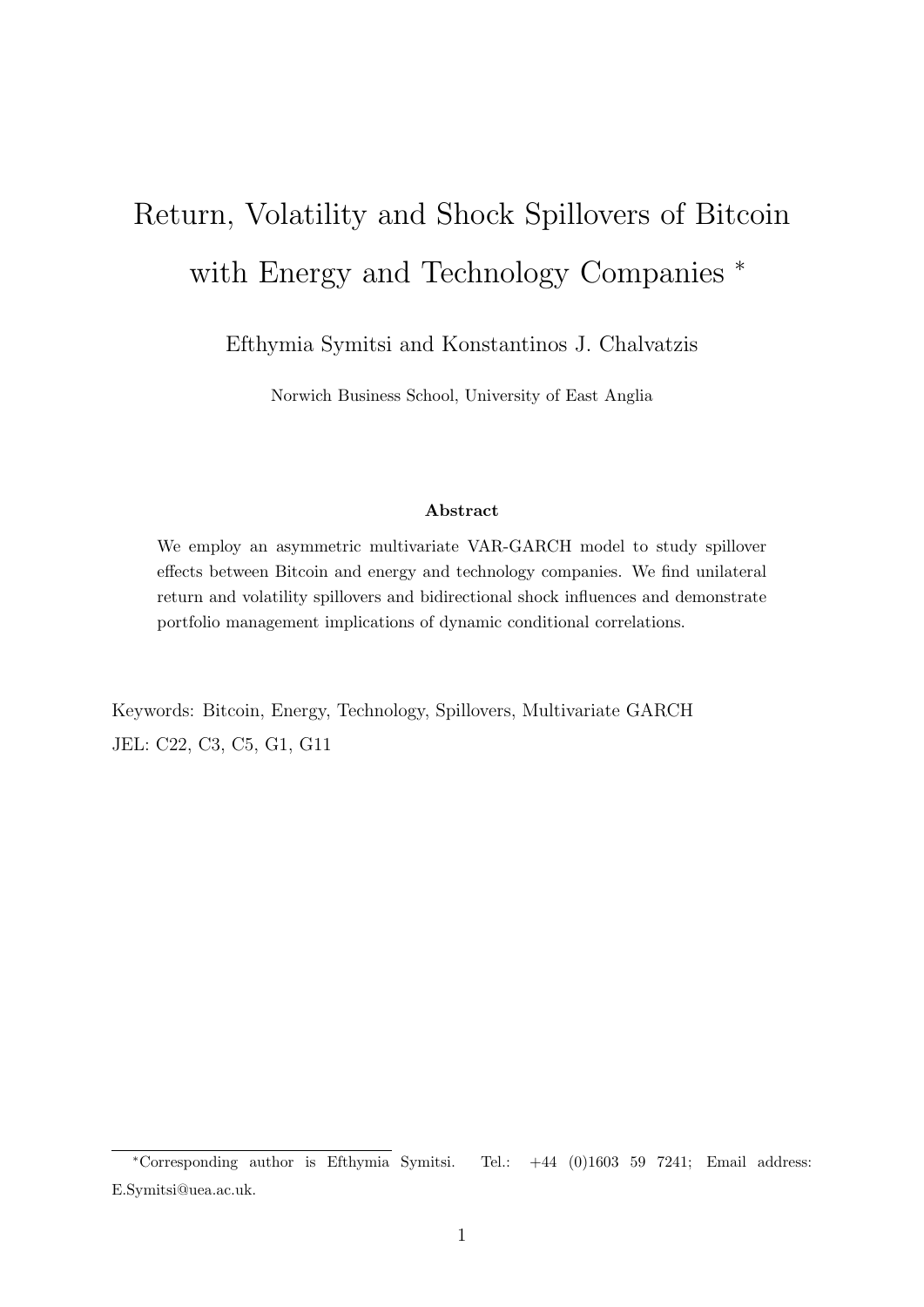## 1. Introduction

Cryptocurrencies have received significant attention from investors, media and regulatory authorities with a burgeoning academic interest from computer science to finance literature (Böhme et al., 2015). Despite the huge number of cryptocurrencies, Bitcoin maintains the lion's share with substantial market capitalization. Bitcoins are backed with blockchain technology which allows a decentralized system for the introduction of new Bitcoins and verification of transactions by solving a crypto-puzzle. The requirements in terms of computing power and energy are enormous as Bitcoin transactions increase, more miners compete in the Bitcoin network, and the crypto-algorithm that verifies blocks and rewards miners becomes more difficult. The total annual energy consumption amounts to 57.69 TWh, close to the electricity needs of Kuwait (BitcoinEnergyConsumption.com, March 2018). Despite the strong interdependence between energy, technology and Bitcoin, their dynamics and economic linkages have not yet been explored.

This study fills the gap by contributing in two ways. First, we use a Vector Autoregression conditional mean process to model returns and the asymmetric BEKK Generalized Autoregressive Conditional Heteroskedasticity process for variances (VAR-BEKK-AGARCH) to examine return, volatility, and shock spillovers between Bitcoin and stock indices of clean energy, fossil fuel energy and technology companies.<sup>[1](#page-0-0)</sup> Second, we study portfolio management implications of dynamic conditional correlations in a minimumvariance optimal portfolio.

Our study expands previous efforts in cryptocurrencies' literature that analyze the diversification benefits and interdependencies with financial assets [\(Dyhrberg, 2016;](#page-7-1) [Cia](#page-7-2)[ian et al., 2018;](#page-7-2) [Corbet et al., 2018\)](#page-7-3) and explore Bitcoin returns and volatility [\(Balcilar](#page-7-4) [et al., 2017;](#page-7-4) [Katsiampa, 2017\)](#page-8-0). Our work is closely related to the strand that investigates spillovers in energy and technology firms [\(Sadorsky, 2012\)](#page-8-1) and studies that connect Bitcoin with energy prices, the key element for its production and sustainability [\(Bouri](#page-7-5)

<sup>1</sup>[The supply of low-cost energy plays an important role in the high energy demands of Bit](#page-7-5)[coin miners. For instance, the abundance of geothermal and hydroelectric energy in Iceland at](#page-7-5)[tracts Bitcoin miners consuming more power than households \(https://grist.org/article/bitcoin-gobbles](#page-7-5)[up-clean-energy-just-when-the-real-world-needs-it-most/\). Recent renewable energy PPA contracts](#page-7-5) [have lowered prices dramatically and are in a trajectory to continue doing so in the next years](#page-7-5) [\(https://cms.irena.org/publications/2018/Jan/Renewable-power-generation-costs-in-2017\). Pricing for](#page-7-5) [new projects is so favourable for renewables that worldwide in 2017 more solar was installed than any](#page-7-5) [other fossil fuel energy source \(https://www.unenvironment.org/news-and-stories/press-release/banking](#page-7-5)[sunshine-world-added-far-more-solar-fossil-fuel-power\).](#page-7-5)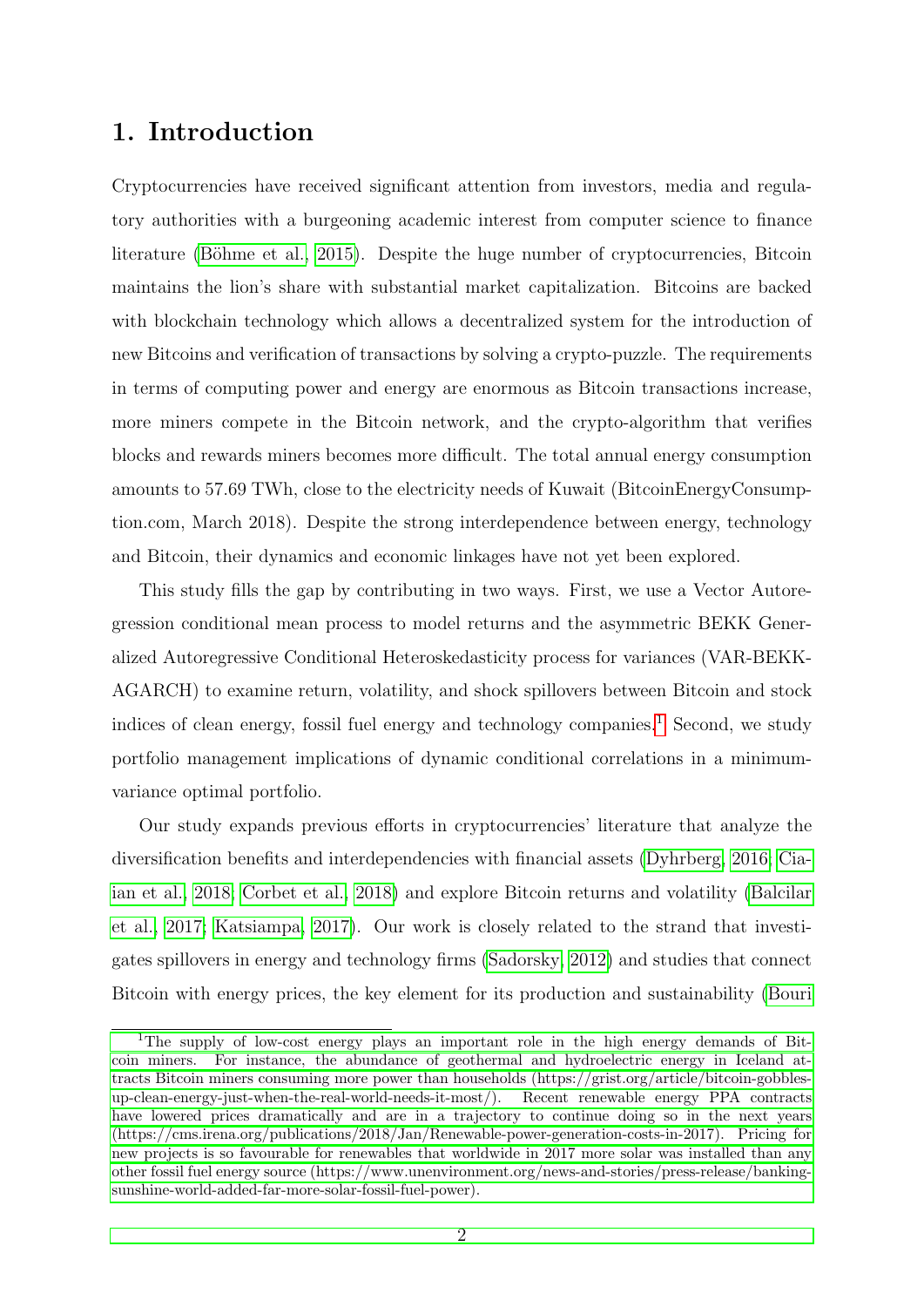[et al., 2017;](#page-7-5) [Hayes, 2017\)](#page-7-6).

Our paper is organized as follows. Section 2 presents the data and methodology. Section 3 discusses the empirical findings and Section 4 provides the main conclusions.

#### 2. Data and Methodology

We obtain data for S&P Global Clean Energy Index (SPGCE), MSCI World Energy Index (MSCIWE)<sup>[2](#page-0-0)</sup>, MSCI World Information Technology Index (MSCIWIT) and Bitcoin (BTC) from Datastream spanning from August 22, 2011 to February 15, 2018.[3](#page-0-0) Our sample corresponds to a total of 1,696 daily observations. The returns are computed as the first difference of the natural logarithm of prices multiplied by 100.

|                                             | <b>SPGCE</b>                            | <b>MSCIWE</b>         | <b>MSCIWIT</b> | <b>BTC</b> |
|---------------------------------------------|-----------------------------------------|-----------------------|----------------|------------|
| Mean                                        | $-0.0156$                               | $-0.0034$             | 0.0633         | 0.4026     |
| <b>StDev</b>                                | 1.2509                                  | 1.1803                | 0.9138         | 6.1824     |
| Min                                         | $-6.283$                                | $-6.058$              | $-4.5662$      | $-66.3948$ |
| Max                                         | 7.0593                                  | 5.0688                | 4.5613         | 48.4776    |
| <b>Skewness</b>                             | $-0.2468$                               | $-0.146$              | $-0.2982$      | $-1.0339$  |
| Kurtosis                                    | 2.8313                                  | 2.5515                | 2.5907         | 19.8119    |
| Correlation Matrix                          |                                         |                       |                |            |
| <b>MSCIWE</b><br><b>MSCHT</b><br><b>BTC</b> | $0.5914***$<br>$0.6087***$<br>$0.0417*$ | $0.6288***$<br>0.0227 | 0.0318         |            |

<span id="page-2-0"></span>Table 1. Descriptive Statistics of Daily Returns

Table [1](#page-2-0) displays the summary statistics and the correlation matrix. The unconditional correlation of BTC with SPGCE is marginally significant, while the correlations between stock indices are positive and strong. Figure [1](#page-3-0) shows the time series of prices. BTC has remarkable returns which are accompanied with extreme volatility that is five times higher than the most volatile stock index.

Our study employs the VAR(1)-BEKK-AGARCH model of [McAleer et al.](#page-8-2) [\(2009\)](#page-8-2) which considers asymmetries of negative shocks on conditional variance.<sup>[4](#page-0-0)</sup> The conditional mean and variance are described as follows:

<sup>2</sup>MSCIWE contains only firms related to fossil fuel energy.

<sup>&</sup>lt;sup>3</sup>The analysis is replicated to the period  $22/08/2011-31/12/2017$  to avoid a possible structural change due to the plummet in Bitcoin prices. The results remain unchanged and are available upon request.

<sup>&</sup>lt;sup>4</sup>The number of autoregressive terms for the VAR model is selected by the AIC lag order criterion.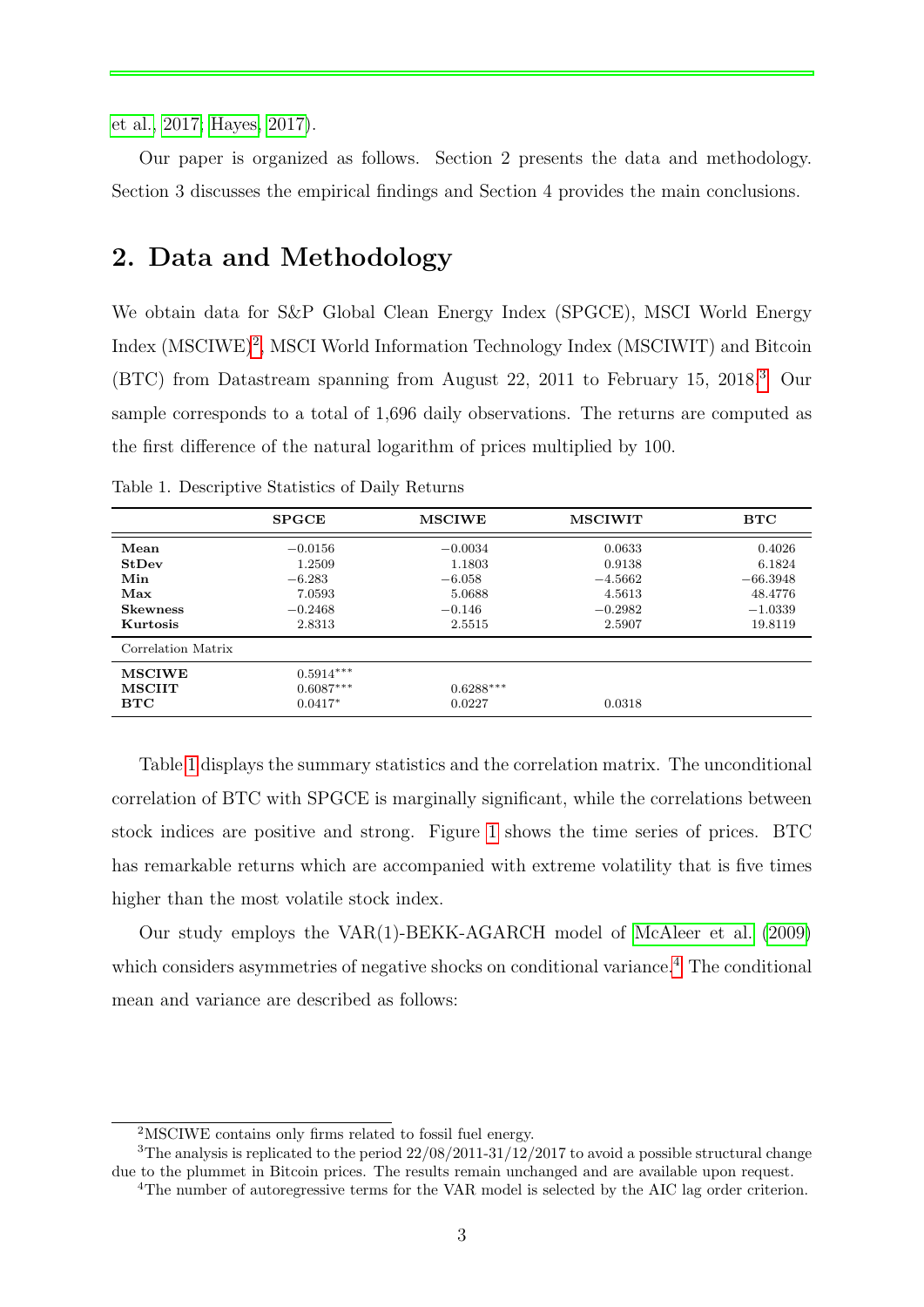$$
R_t = C + \Phi R_{t-1} + \varepsilon_t, \quad \varepsilon_t | F_{t-1} \sim N(0, H_t)
$$
\n
$$
\tag{1}
$$

$$
\varepsilon_t = z_t \sqrt{H_t}, z_t \sim N(0, 1) \tag{2}
$$

$$
H_t = \Psi'\Psi + A'\varepsilon_{t-1}\varepsilon'_{t-1}A + B'H_{t-1}B + \Delta'I_{t-1}\varepsilon_{t-1}\varepsilon'_{t-1}\Delta,\tag{3}
$$

where  $R_t$  is a vector of returns on clean and fossil fuel energy, technology, and Bitcoin  $(i = 1, 2, 3, 4)$  at time t;  $\varepsilon_t$  is the error term;  $z_t$  is an i.i.d. process and  $H_t$  is the conditional variance-covariance matrix. The past information available at time  $t - 1$  is denoted as  $F_{t-1}$ . The model parameters of the multivariate GARCH specification (C,  $\Phi$ ,  $\Psi$ , A, B, ∆) are estimated by Quasi-Maximum-Likelihood using the BFGS algorithm and robust standard errors.

<span id="page-3-0"></span>

Figure 1. Daily Prices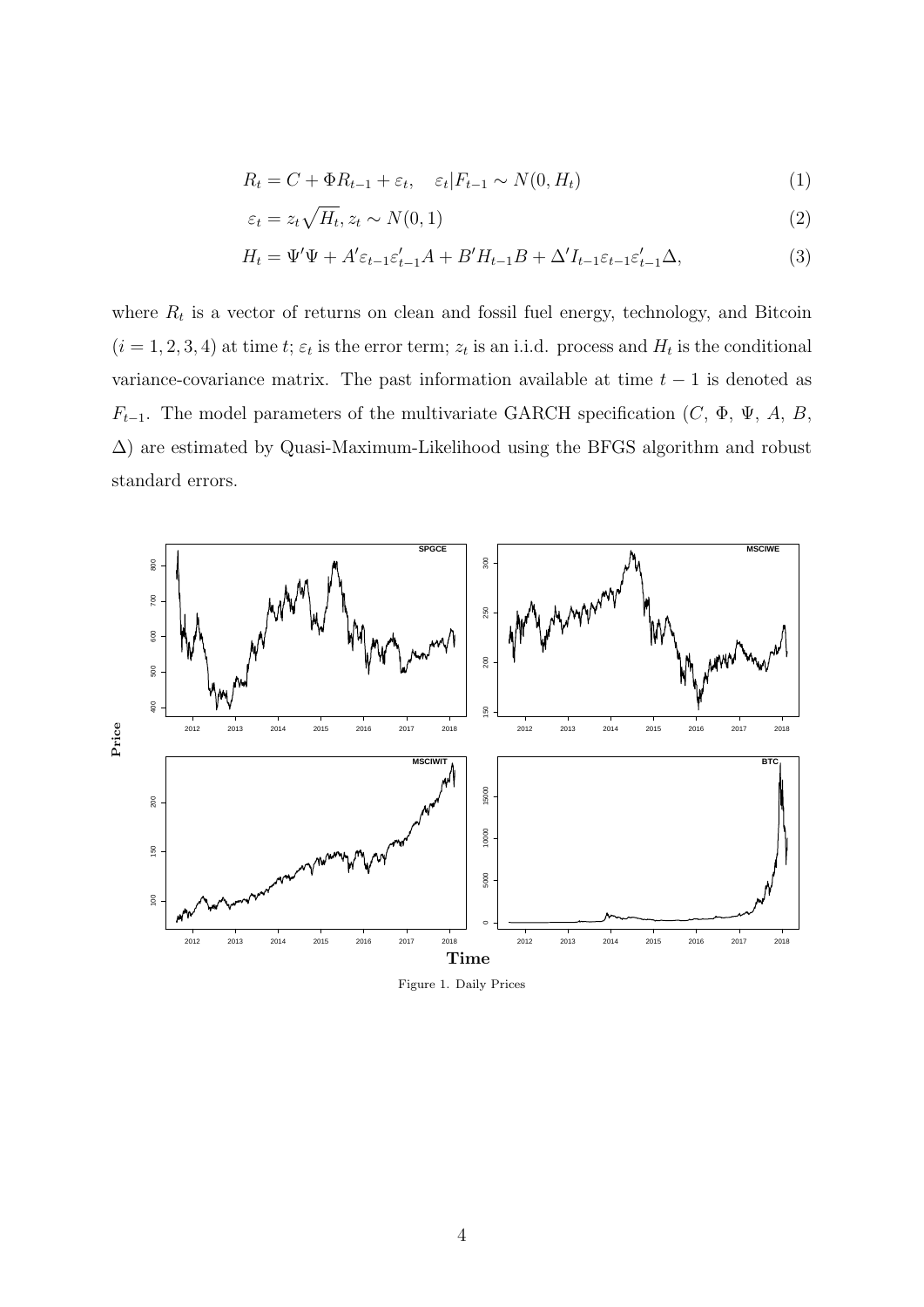#### 3. Empirical Results

#### 3.1. Return, Volatility and Asymmetric Shock Spillovers

The estimation results are presented in Table [2.](#page-5-0) We find significant and positive past own return effects on energy indices  $(\phi_{11}, \phi_{22})$ . Past one-period lagged returns of Bitcoin and technology firms do not help predict short-term returns. The  $\phi_{41}$ ,  $\phi_{42}$  and  $\phi_{43}$  parameters in VAR-mean equation reveal unilateral past return spillovers from stock indices to Bitcoin. In other words, higher returns in clean energy companies predict lower returns in Bitcoin, while there is a positive impact of fossil fuel energy and information technology past returns on Bitcoin.

These relationships are explained by the mining process where miners are rewarded with Bitcoins and become participants in cryptocurrency markets. Since energy and technology are key inputs in Bitcoin production, they can determine the required returns of miners. Fossil fuel energy and information technology firms are better off when there is stability in the market and there are prospects for development and higher future cash flows. Thus, more expensive new technology and energy prices put similar pressures on Bitcoin prices. Conversely, the period under investigation while producers of clean energy were benefited by government subsidies and fixed-term contracts, clean energy distributors offered reduced prices when the production was abundant without opportunities for energy storage or change in the production. The finite Bitcoin mining, the higher energy efficiency with storage solutions and the smaller and cheaper equipment are expected to change these relationships in the future.

As for the estimates of variance-covariance equations, own conditional ARCH  $(\alpha_{ii})$ and GARCH  $(\beta_{ii})$  effects are indicative of short and long-run persistence, respectively. Our findings suggest stronger and larger long-run persistence of own volatility than shortterm persistence. MSCIWE exhibits the highest long-run persistence, followed by BTC, SPGCE, and MSCIWIT. Short-term volatility spills over from technology companies to Bitcoin  $(\alpha_{43})$  that could be explained by the increasing demand of miners for advanced high-technology products from computer hardware manufacturing companies. Unilateral long-term spillovers from Bitcoin to fossil fuel and clean energy stocks  $(\beta_{14}, \beta_{24})$  are indicative of the effect of Bitcoin on energy demand in the long-run. We also find evidence of bilateral negative shock or "bad news" transmissions between Bitcoin and fossil fuel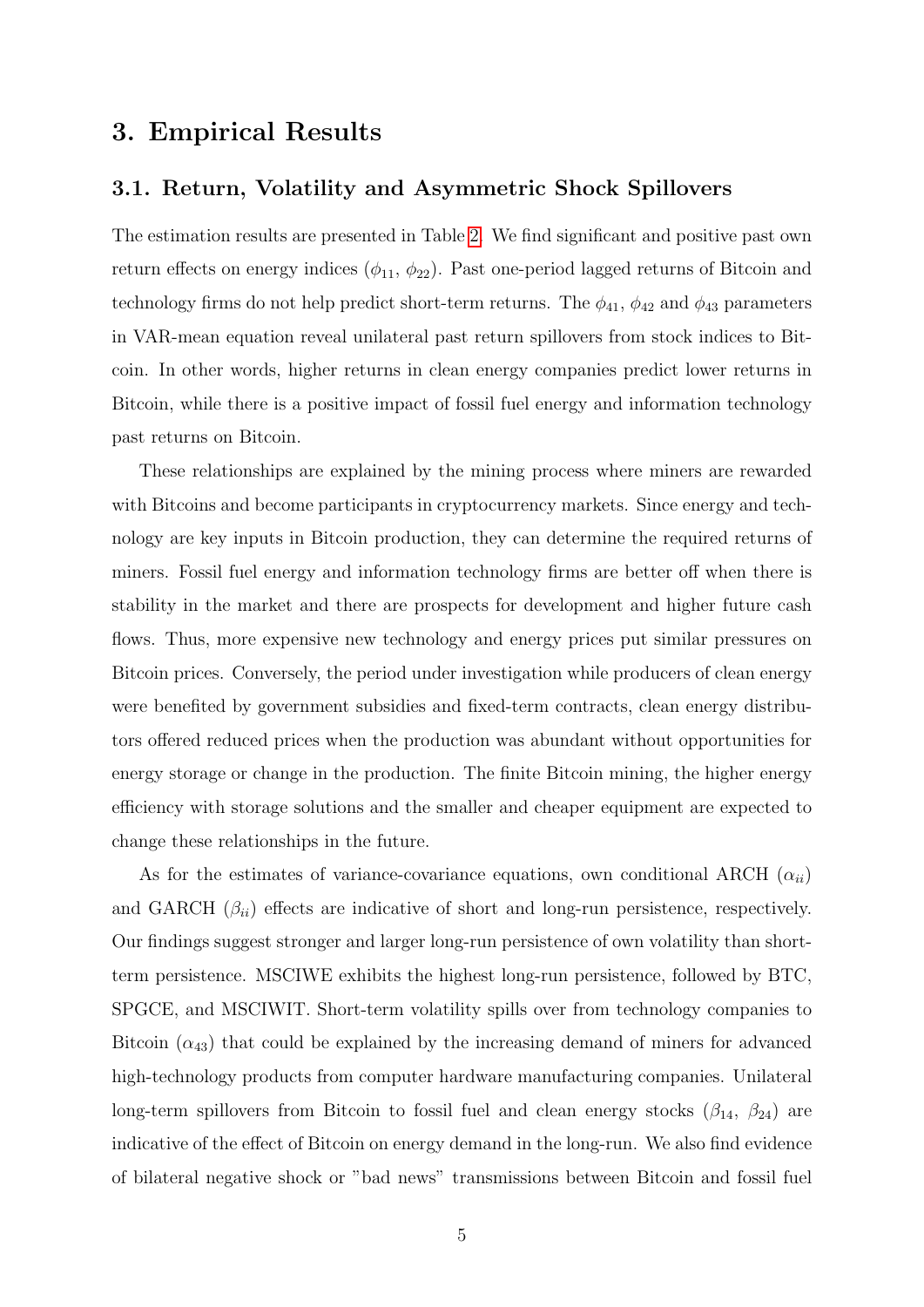| Variable                    |             | Mean         | Variance                                                          |                       |                    |                       |
|-----------------------------|-------------|--------------|-------------------------------------------------------------------|-----------------------|--------------------|-----------------------|
|                             | $\mathbf c$ | $\phi$       | $\psi$                                                            | $\boldsymbol{\alpha}$ | $\beta$            | δ                     |
| (1,0)                       | 0.0009      |              |                                                                   |                       |                    |                       |
| (1,1)                       |             | $0.0700***$  | $0.2464***$                                                       | $0.2400***$           | $0.9259***$        | $0.2163***$           |
| (1,2)                       |             | $0.0849***$  |                                                                   | 0.0311                | 0.0381             | $-0.0069$             |
| (1,3)                       |             | $0.1191***$  |                                                                   | 0.0032                | 0.0639             | $-0.0352$             |
| (1,4)                       |             | 0.0043       |                                                                   | 0.3461                | $-0.2791***$       | 0.2317                |
| (2,0)                       | 0.0067      |              |                                                                   |                       |                    |                       |
| (2,1)                       |             | $-0.0222$    | $-0.0294$                                                         | $-0.0035$             | $0.0266**$         | $-0.0240$             |
| (2,2)                       |             | $0.0784***$  | $0.1234***$                                                       | 0.0175                | $0.9591***$        | $0.3792***$           |
| (2,3)                       |             | 0.0064       |                                                                   | $0.0751*$             | $-0.0240*$         | $0.1245***$           |
| (2,4)                       |             | 0.0006       |                                                                   | $-0.0129$             |                    | $0.1575***-0.4639***$ |
| (3,0)                       | $0.0731***$ |              |                                                                   |                       |                    |                       |
| (3,1)                       |             | $-0.0002$    | $-0.0153$                                                         | $-0.0871**$           | $-0.0190$          | $0.1365**$            |
| (3,2)                       |             | $-0.0019$    | $0.2029***$                                                       | $-0.0881$             | $-0.0563*$         | 0.0099                |
| (3,3)                       |             | 0.0346       | $0.1182*$                                                         | $-0.1067*$            | $0.8742***$        | $0.3474***$           |
| (3,4)                       |             | 0.0006       |                                                                   | $-0.1956$             | 0.0435             | $0.6630**$            |
| (4,0)                       | $0.2565***$ |              |                                                                   |                       |                    |                       |
| (4,1)                       |             | $-0.3043***$ | $0.3157**$                                                        | 0.0053                | $-0.0005$          | 0.0040                |
| (4,2)                       |             | $0.1787**$   | $-0.0052$                                                         | $-0.0022$             | 0.0001             | $-0.0110**$           |
| (4,3)                       |             | $0.2245***$  | 0.1074                                                            | $-0.0053**$           | 0.0013             | $-0.0100*$            |
| (4,4)                       |             | 0.0006       | $-0.0000$                                                         | $0.3795***$           | $0.9326***-0.0975$ |                       |
| <b>Information Criteria</b> |             |              | Diagnostics of standardized $\varepsilon_t$ and $\varepsilon_t^2$ |                       |                    |                       |
| LogL                        |             | $-11320.132$ | Q(4)                                                              | 77.985[0.112]         |                    |                       |
| <b>AIC</b>                  |             | 13.457       | Q(20)                                                             | 394.203[0.003]        |                    |                       |
| SBC                         |             | 13.707       | $Q^2(4)$                                                          | 5.104 $[0.277]$       |                    |                       |
| HQ                          |             | 13.550       | $Q^2(20)$                                                         | 15.559[0.741]         |                    |                       |

<span id="page-5-0"></span>Table 2. VAR(1)-BEKK-AGARCH Parameter Estimates

Note. \*\*\*, \*\*, \* denote significance at 1%, 5%, and 10%, respectively. P-values for the squared standardized residual diagnostics are reported in brackets.

energy and technology companies  $(\delta_{24}, \delta_{34}, \delta_{42}, \delta_{43})$ .

Even though we do not employ in our main analysis DCC or CCC alternatives of [McAleer et al.](#page-8-2) [\(2009\)](#page-8-2) due to their deficiencies in capturing cross market spillovers, we compare the VAR(1)-BEKK-AGARCH fit against them to increase the robustness of our results.[5](#page-0-0) LogLikelihood, AIC, SBC and Hannan-Quinn criteria indicate that our model best captures the spillovers and dynamics of volatilities, shocks and returns for Bitcoin and energy and technology stock indices. Table [2](#page-5-0) also presents diagnostics for standardized and squared standardized residuals. The multivariate Ljung-Box tests indicate that the model is adequate failing to find residual independence at conventional significance levels for large number of lags.

### 3.2. Dynamic Correlations and Portfolio Management Implications

The strong variations of conditional correlations suggest that the assumption of constant dependencies is not realistic. Additionally, the low correlation of Bitcoin with stock

<sup>5</sup>To conserve space, we do not tabulate the parameters of DCC and CCC spillover models. The results are available upon request.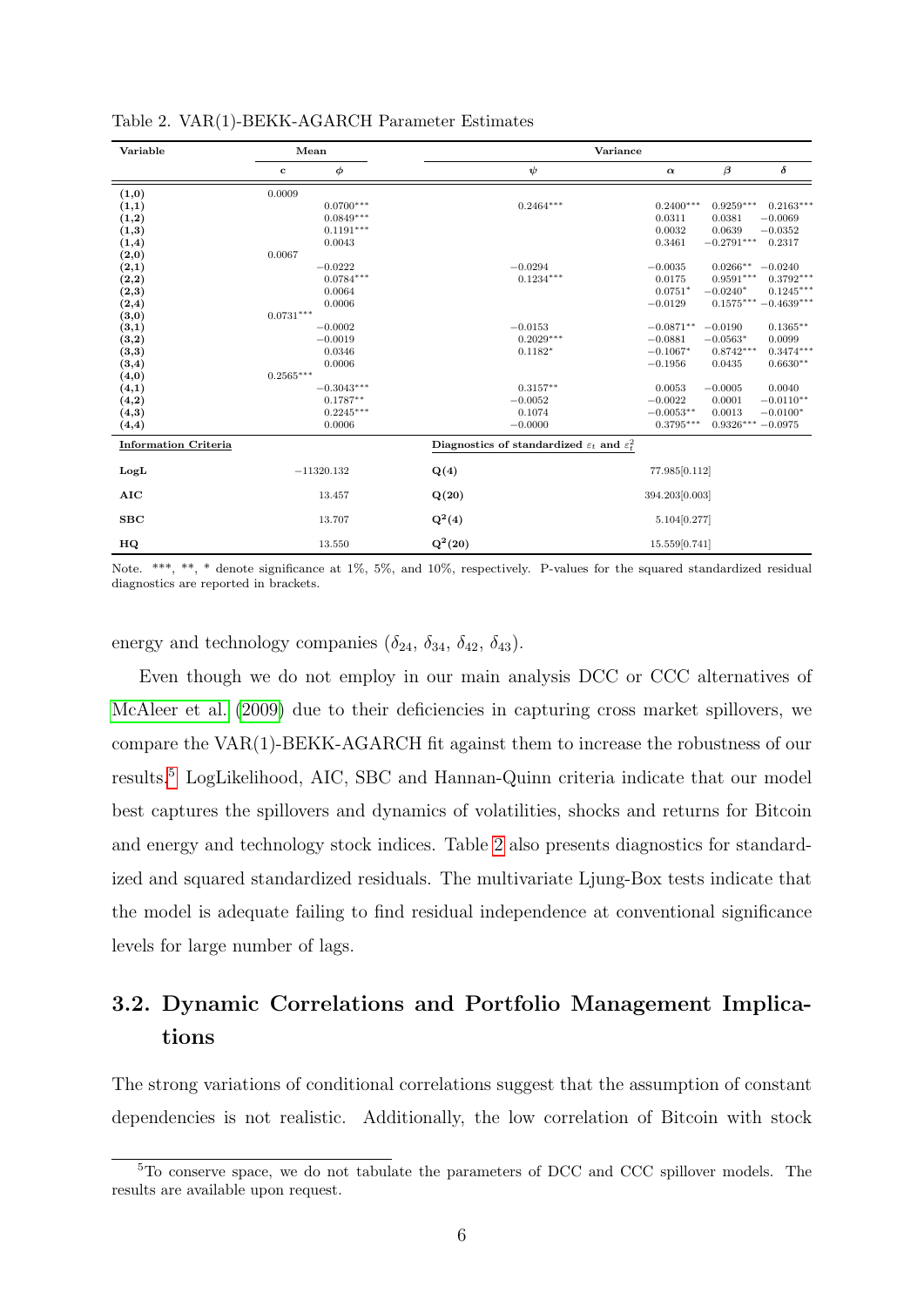indices demonstrates its potential as an investment opportunity.

|                            | <b>SPGCE</b> | <b>MSCIWE</b> | <b>MSCIWIT</b> | $_{\rm BTC}$ |  |
|----------------------------|--------------|---------------|----------------|--------------|--|
| Weights                    |              |               |                |              |  |
| Mean                       | 0.1408       | 0.2461        | 0.5746         | 0.0384       |  |
| StDev                      | 0.1390       | 0.2069        | 0.2075         | 0.0369       |  |
| Max                        | 0.9161       | 0.8821        | 1.0000         | 0.2485       |  |
| Investment                 | 0.8111       | 0.8200        | 0.9911         | 0.9392       |  |
| Portfolio Return<br>0.0827 |              |               |                |              |  |
| Portfolio Risk             | 0.7965       |               |                |              |  |

<span id="page-6-0"></span>Table 3. Minimum-Variance Portfolios

To illustrate the implications of our findings for a risk averse investor who invests in these assets, we estimate optimal weights for the global minimum-variance portfolio which minimizes the risk without reducing the expected returns. This strategy requires only the variance-covariance matrix and deals with concerns for the large volatility of Bitcoin exploiting the benefits from its low correlations with other assets. Moreover, since weights are disentangled from asset returns, our findings are not influenced by extreme Bitcoin prices or bubble periods. The global minimum-variance portfolio solves the following problem in each period t:

$$
min w'_t H_t w_t \quad \text{s.t.} \quad w'_t = 1 \quad \text{and} \quad w_t \ge 0,
$$
\n<sup>(4)</sup>

where  $w_t$  is an  $4 \times 1$  vector of portfolio weights and  $\iota$  is an  $4 \times 1$  vector of ones. The constraints ensure that the sum of portfolio weights should be equal to one and short-sales are not allowed. The optimal portfolio weights are given by:

$$
w_t = H_t^{-1} \iota / \iota' H_t^{-1} \iota \tag{5}
$$

Table [3](#page-6-0) presents the summary statistics of portfolio weights for each asset along with the participation of each asset in the portfolios across the total sample period (Investment). Bitcoin contributes to 1,591 out of 1,694 trading periods (93.92%) maintaining a small average weight of 3.84%. Our findings indicate that the low correlation of Bitcoin with the stock indices trades off the large variance and leads to higher returns (8.27%) and lower portfolio risk (79.65%) in comparison to a portfolio that does not include Bitcoin (4.38% and 89.40%, respectively).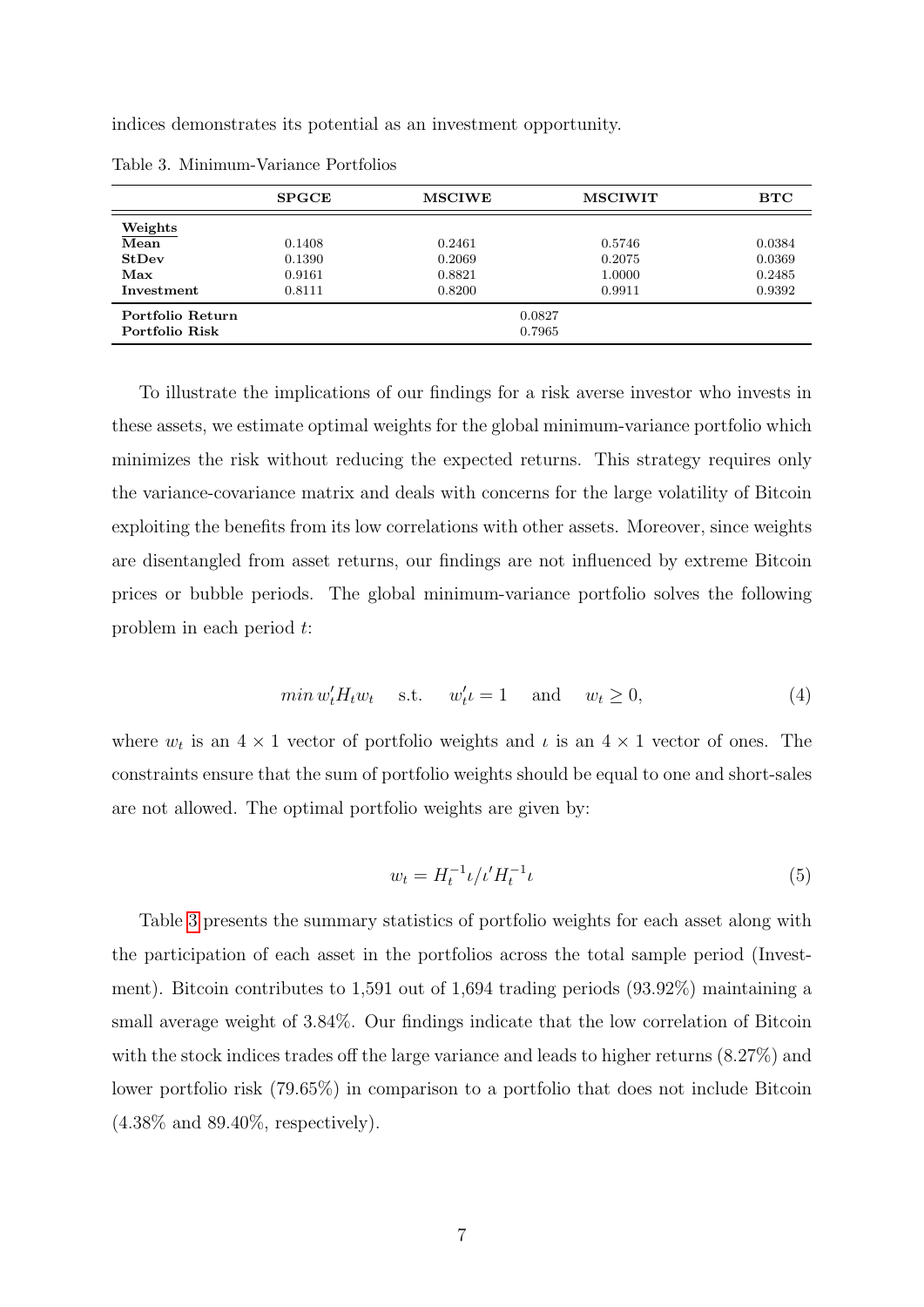### 4. Conclusions

This study uses a VAR(1)-AGARCH model to analyze spillover effects between Bitcoin and energy and technology companies. Our findings indicate significant return spillovers from energy and technology stocks to Bitcoin. Short-run volatility spills over from technology companies to Bitcoin, while Bitcoin has long-run volatility effects to energy companies. We find bidirectional asymmetric shock spillovers between Bitcoin and stock indices. Finally, we show portfolio management implications and benefits from the low dependence of Bitcoin with the stock indices.

#### References

- <span id="page-7-4"></span>Balcilar, M., Bouri, E., Gupta, R. and Roubaud, D. (2017), 'Can volume predict Bitcoin returns and volatility? A quantiles-based approach', Economic Modelling 64, 74–81.
- <span id="page-7-0"></span>Böhme, R., Christin, N., Edelman, B. and Moore, T. (2015), 'Bitcoin: Economics, Technology, and Governance', Journal of Economic Perspectives 29(2), 213–38.
- <span id="page-7-5"></span>Bouri, E., Jalkh, N., Molnár, P. and Roubaud, D. (2017), 'Bitcoin for energy commodities before and after the December 2013 crash: diversifier, hedge or safe haven?', Applied Economics 49(50), 5063–5073.
- <span id="page-7-2"></span>Ciaian, P., Rajcaniova, M. and Kancs, d. (2018), 'Virtual relationships: Short-and longrun evidence from BitCoin and altcoin markets', Journal of International Financial Markets, Institutions and Money 52, 173–195.
- <span id="page-7-3"></span>Corbet, S., Meegan, A., Larkin, C., Lucey, B. and Yarovaya, L. (2018), 'Exploring the dynamic relationships between cryptocurrencies and other financial assets', Economics Letters 165, 28–34.
- <span id="page-7-1"></span>Dyhrberg, A. H. (2016), 'Bitcoin, gold and the dollar–A GARCH volatility analysis', Finance Research Letters 16, 85–92.
- <span id="page-7-6"></span>Hayes, A. S. (2017), 'Cryptocurrency value formation: An empirical study leading to a cost of production model for valuing bitcoin', Telematics and Informatics 34(7), 1308– 1321.